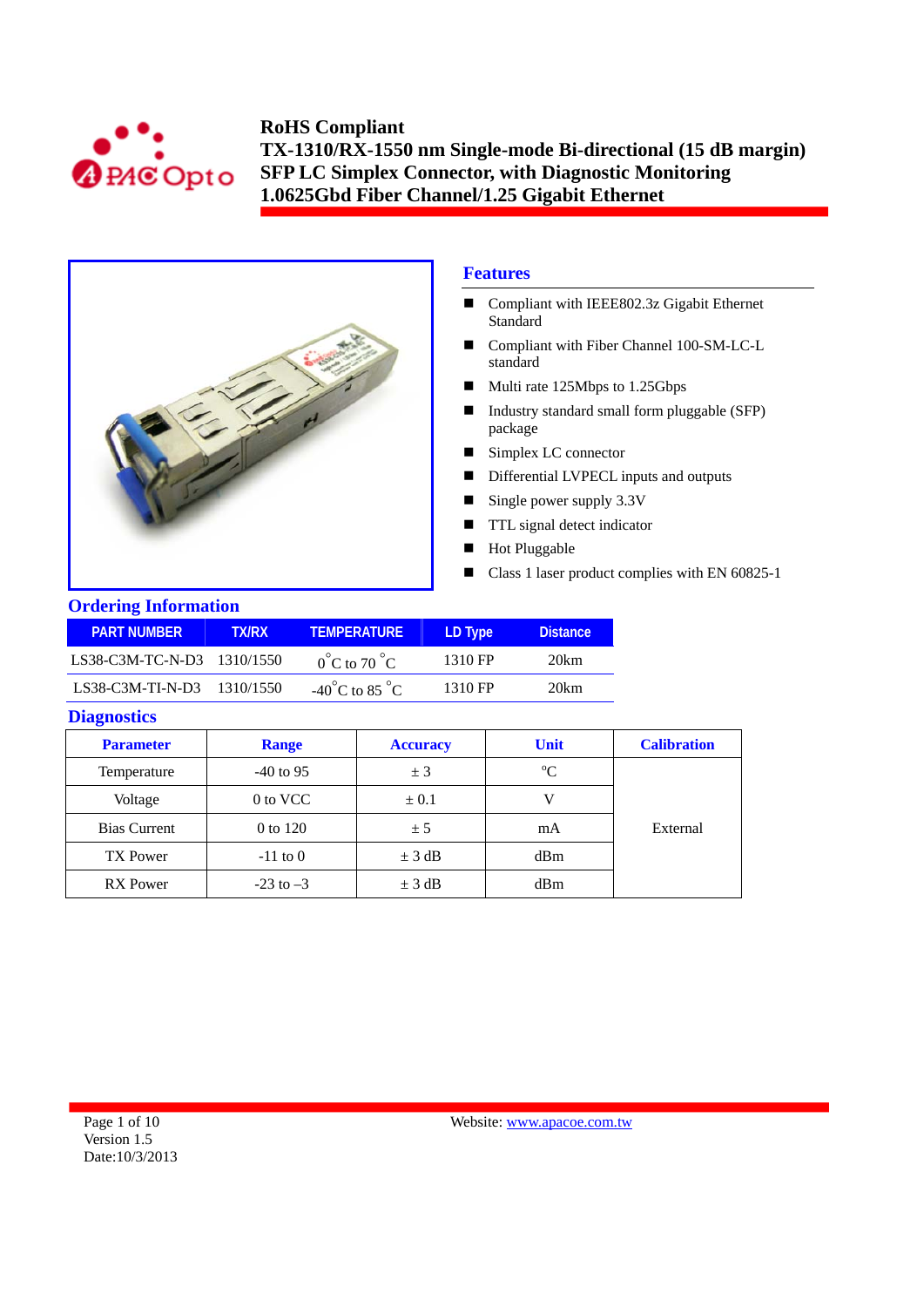

## **Absolute Maximum Ratings**

| <b>PARAMETER</b>         | <b>SYMBOL</b>  | <b>MIN</b> | <b>MAX</b> | <b>UNITS</b> | <b>NOTE</b> |
|--------------------------|----------------|------------|------------|--------------|-------------|
| Storage Temperature      | $T_S$          | $-40$      | 85         | $^{\circ}C$  |             |
| <b>Supply Voltage</b>    | Vcc            | $-0.5$     | 4.0        | V            |             |
| Input Voltage            | $V_{I\!N}$     | $-0.5$     | Vcc        | V            |             |
| <b>Output Current</b>    | I <sub>o</sub> | $---$      | 50         | mA           |             |
| <b>Operating Current</b> | $I_{OP}$       | $---$      | 400        | mA           |             |

# **Recommended Operating Conditions**

| <b>PARAMETER</b>                  | <b>SYMBOL</b>     | <b>MIN</b> | <b>MAX</b> | <b>UNITS</b> | <b>NOTE</b>        |
|-----------------------------------|-------------------|------------|------------|--------------|--------------------|
|                                   |                   |            | 70         | $\circ$      | LS38-C3M-TC-N-D3   |
| <b>Case Operating Temperature</b> | $T_{\mathcal{C}}$ | $-40$      | 85         |              | $LS38-C3M-TI-N-D3$ |
| <b>Supply Voltage</b>             | Vcc               | 3.1        | 3.5        |              |                    |
| <b>Supply Current</b>             | $I_{TX} + I_{RX}$ | ---        | 300        | mA           |                    |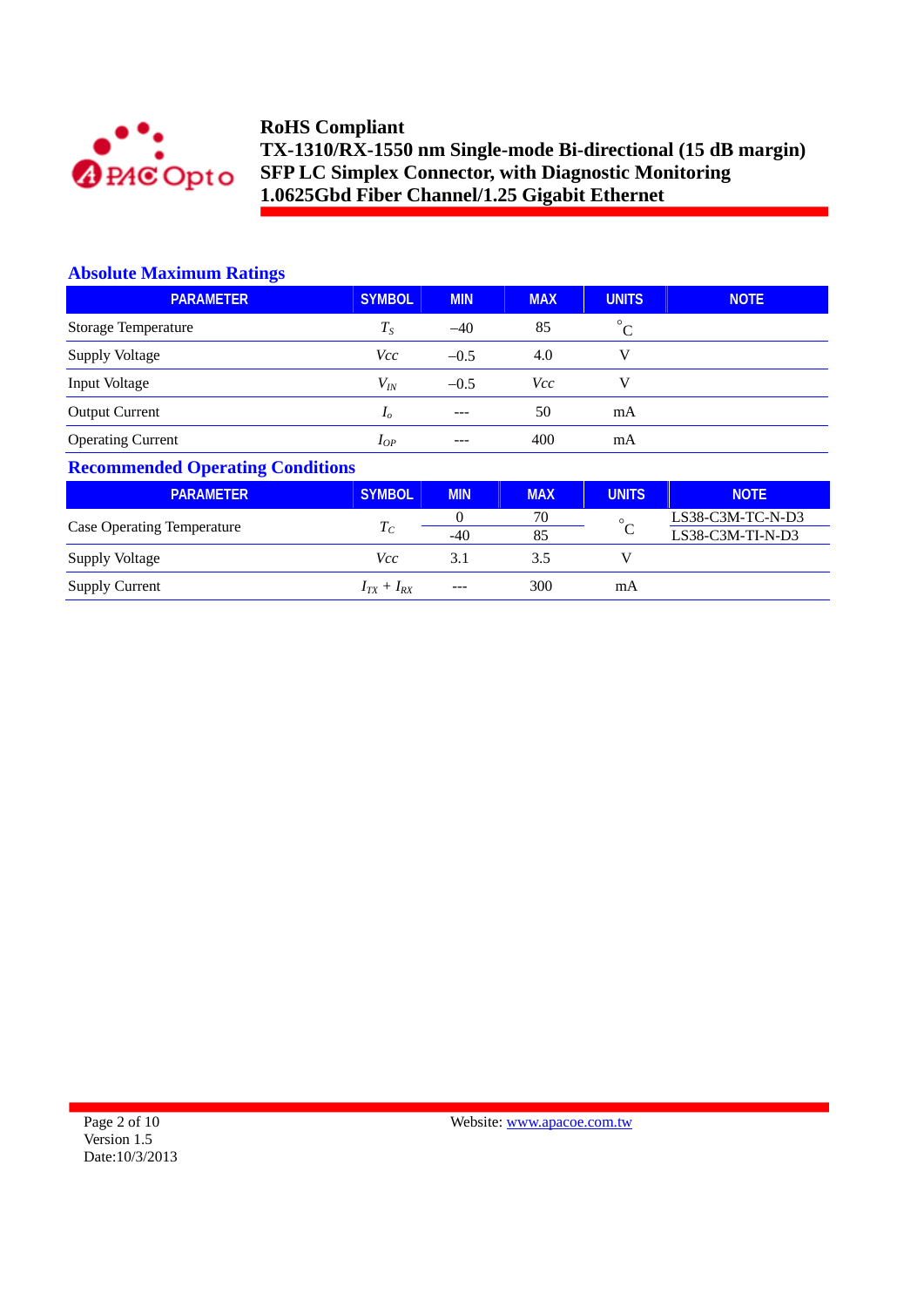

# **Transmitter Electro-optical Characteristics**

# *Vcc* = 3.1 V to 3.5 V,  $T_c$  = 0<sup>°</sup>C to 70<sup>°</sup>C (-40<sup>°</sup>C to 85<sup>°</sup>C)

| <b>PARAMETER</b>                                     | <b>SYMBOL</b>                      | <b>MIN</b> | TYP. | <b>MAX</b> | <b>UNITS</b> | <b>NOTE</b> |
|------------------------------------------------------|------------------------------------|------------|------|------------|--------------|-------------|
| <b>Output Optical Power</b><br>$9/125 \ \mu m$ fiber | $P_{out}$                          | $-8$       |      | $-2$       | dBm          | Average     |
| <b>Extinction Ratio</b>                              | ER                                 | 9          | ---  | $---$      | dB           |             |
| Center Wavelength                                    | $\lambda_C$                        | 1270       | 1310 | 1355       | nm           |             |
| Spectral Width (RMS)                                 | $\Delta \lambda$                   | ---        | ---  | 2.5        | nm           |             |
| Rise/Fall Time, (20-80%)                             | $T_{r,f}$                          | ---        |      | 260        | ps           |             |
| <b>Relative Intensity Noise</b>                      | RIN                                | ---        | ---  | $-120$     | dB/Hz        |             |
| <b>Total Jitter</b>                                  | ТJ                                 | ---        | ---  | 227        | ps           |             |
| Output Eye                                           | Compliant with IEEE802.3z          |            |      |            |              |             |
| Max. $P_{out}$ TX-DISABLE Asserted                   | $P_{OFF}$                          | ---        | --   | $-45$      | dBm          |             |
| Differential Input Voltage                           | $V_{\text{DIFF}}$                  | 0.4        | ---  | 2.0        | V            |             |
| <b>Transmit Fault Output-Low</b>                     | $TX$ <sub>_FAULT<sub>L</sub></sub> | 0.0        | ---  | 0.5        | V            |             |
| <b>Transmit Fault Output-High</b>                    | $TX$ <sub>-FAULT<sub>H</sub></sub> | 2.4        | ---  | $V_{CC}$   | V            |             |
| Time to initialize, include reset of<br>TX_FAULT     | $t$ _init                          | ---        |      | 300        | ms           |             |
| TX_FAULT from fault to assertion                     | $t$ _fault                         | ---        | ---  | 100        | $\mu$ s      |             |
| TX_DISABLE time to start reset                       | t_reset                            | 10         | ---  |            | $\mu$ s      |             |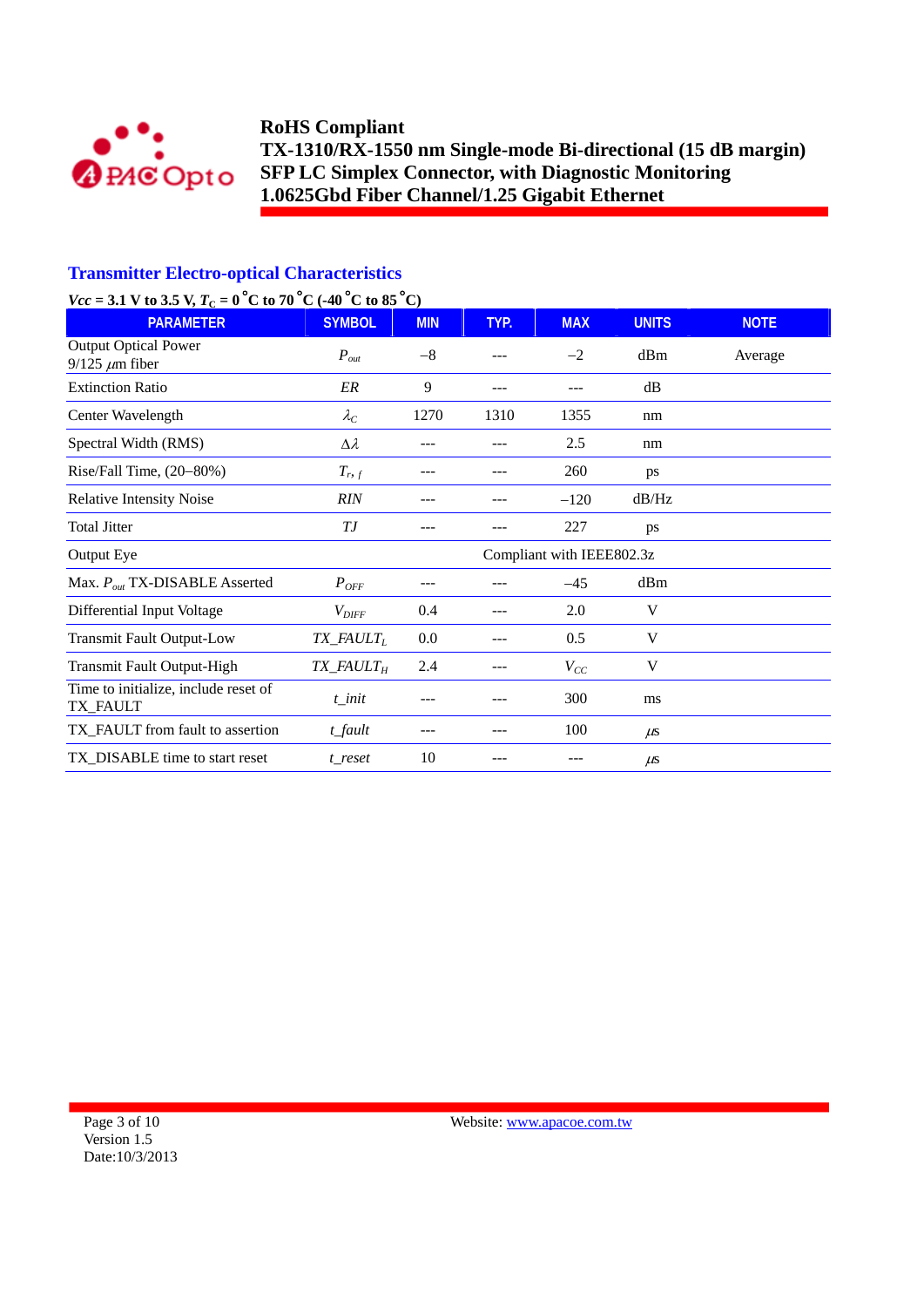

## **Receiver Electro-optical Characteristics**

# *Vcc* = 3.1 V to 3.5 V,  $T_c = 0$  °C to 70 °C (-40 °C to 85 °C)

| <b>PARAMETER</b>                               | <b>SYMBOL</b>     | <b>MIN</b>     | TYP. | <b>MAX</b> | <b>UNITS</b> | <b>NOTE</b>                |
|------------------------------------------------|-------------------|----------------|------|------------|--------------|----------------------------|
| <b>Optical Input Power-maximum</b>             | $P_{IN}$          | $-2$           | ---  | ---        | dBm          | $BER < 10^{-12}$           |
| RX Sensitivity @GbE                            | $P_{IN}$          | ---            |      | $-23$      | dBm          | PRBS7, BER < $10^{-12}$    |
| RX Sensitivity @1x FC                          | $P_{IN}$          | ---            | ---  | $-23$      | dBm          | PRBS7, BER $< 10^{-12}$    |
| RX Sensitivity @OC-12                          | $P_{IN}$          | ---            |      | $-23$      | dBm          | PRBS23, BER < $10^{-10}$   |
| RX Sensitivity @OC-3                           | $P_{IN}$          |                |      | $-23$      | dBm          | PRBS23, BER < $10^{-10}$   |
| RX Sensitivity @125Mbps                        | $P_{IN}$          |                | ---  | $-23$      | dBm          | PRBS7, BER < $10^{-10}$    |
| <b>Operating Center Wavelength</b>             | $\lambda_C$       | 1480           |      | 1580       | nm           |                            |
| <b>Optical Return Loss</b>                     | ORL               | 14             | ---  | ---        | dB           | $\lambda = 1480 - 1580$ nm |
| Optical isolation                              | <b>ISO</b>        | ---            | ---  | -45        | dB           | $\lambda = 1260 - 1360$ nm |
| <b>Signal Detect-Asserted</b>                  | $P_A$             | ---            |      | $-23$      | dBm          |                            |
| <b>Signal Detect-Deasserted</b>                | $P_D$             | $-35$          | ---  | ---        | dBm          |                            |
| Differential Output Voltage                    | $V_{\text{DIFF}}$ | 0.5            |      | 1.2        | V            |                            |
| Data Output Rise, Fall Time<br>$(20 - 80\%)$   | $T$ <sub>rf</sub> |                |      | 0.35       | ns           |                            |
| Receiver Loss of Signal Output<br>Voltage-Low  | $RX\_LOS_L$       | $\overline{0}$ |      | 0.5        | V            |                            |
| Receiver Loss of Signal Output<br>Voltage-High | $RX\_LOS_H$       | 2.4            |      | $V_{CC}$   | V            |                            |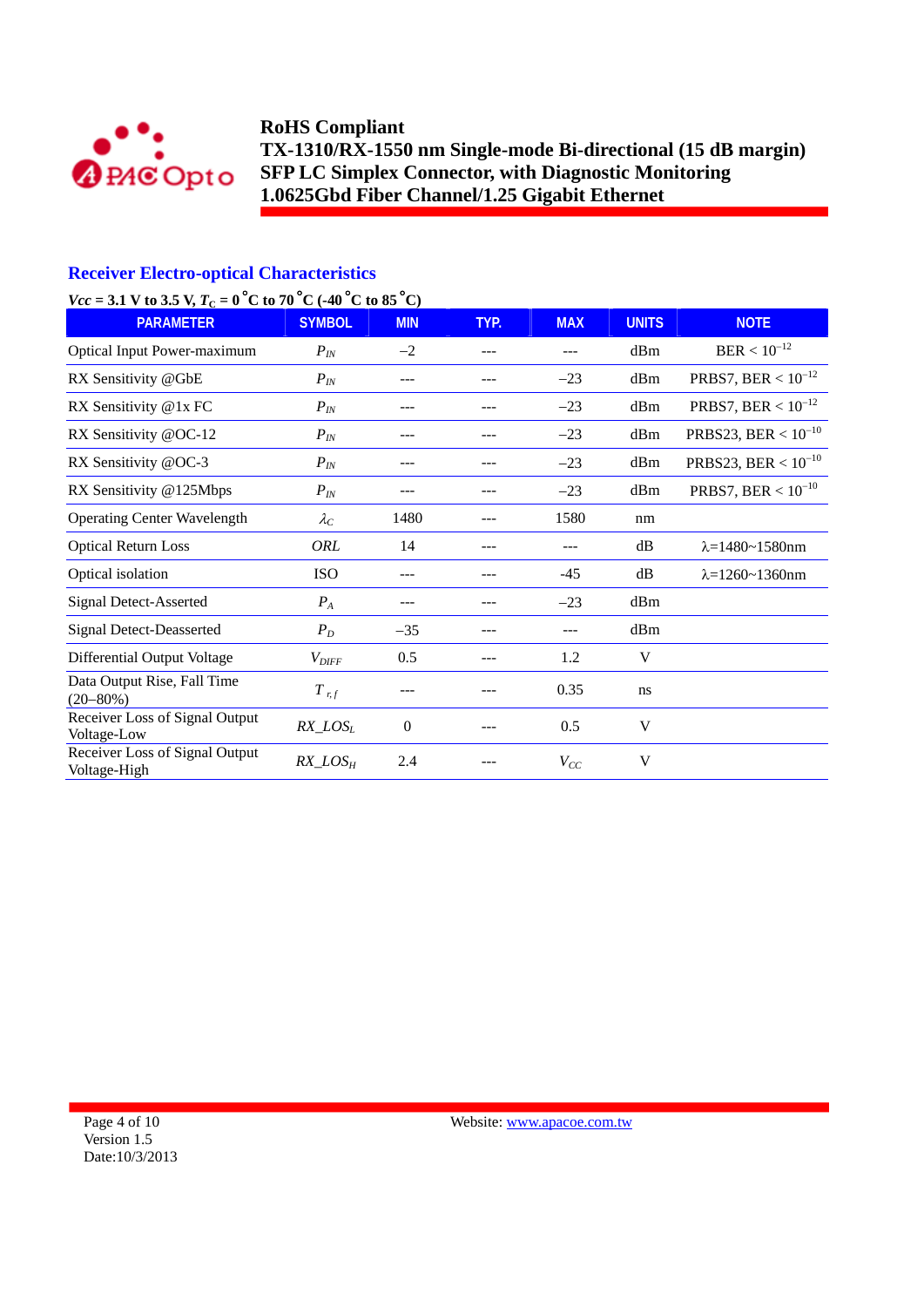

### **Block Diagram of Transceiver**



#### **Transmitter and Receiver Optical Sub-assembly Section**

A 1310 nm InGaAsP laser and an InGaAs PIN photodiode integrate with an WDM filter to form a bi-directional single fiber optical subassembly (OSA). The laser of OSA is driven by a LD driver IC which converts differential input LVPECL logic signals into an analog laser driving current. And, The photodiode of OSA is connected to a circuit providing post-amplification quantization, and optical signal detection.

#### **TX\_FAULT**

When sensing an improper power level in the laser driver, the SFP set this signal high and turns off the Laser. TX\_FAULT can be reset with the TX\_DISABLE line. The signal is in TTL level.

#### **TX\_DISABLE**

The TX\_DISABLE signal is high (TTL logic "1") to turn off the laser output.

### **Receive Loss (RX\_LOS)**

The RX\_LOS is high (logic "1") when there is no incoming light from the companion transceiver. This signal is normally used by the system for the diagnostic purpose. The signal is operated in TTL level.

Page 5 of 10 Version 1.5 Date:10/3/2013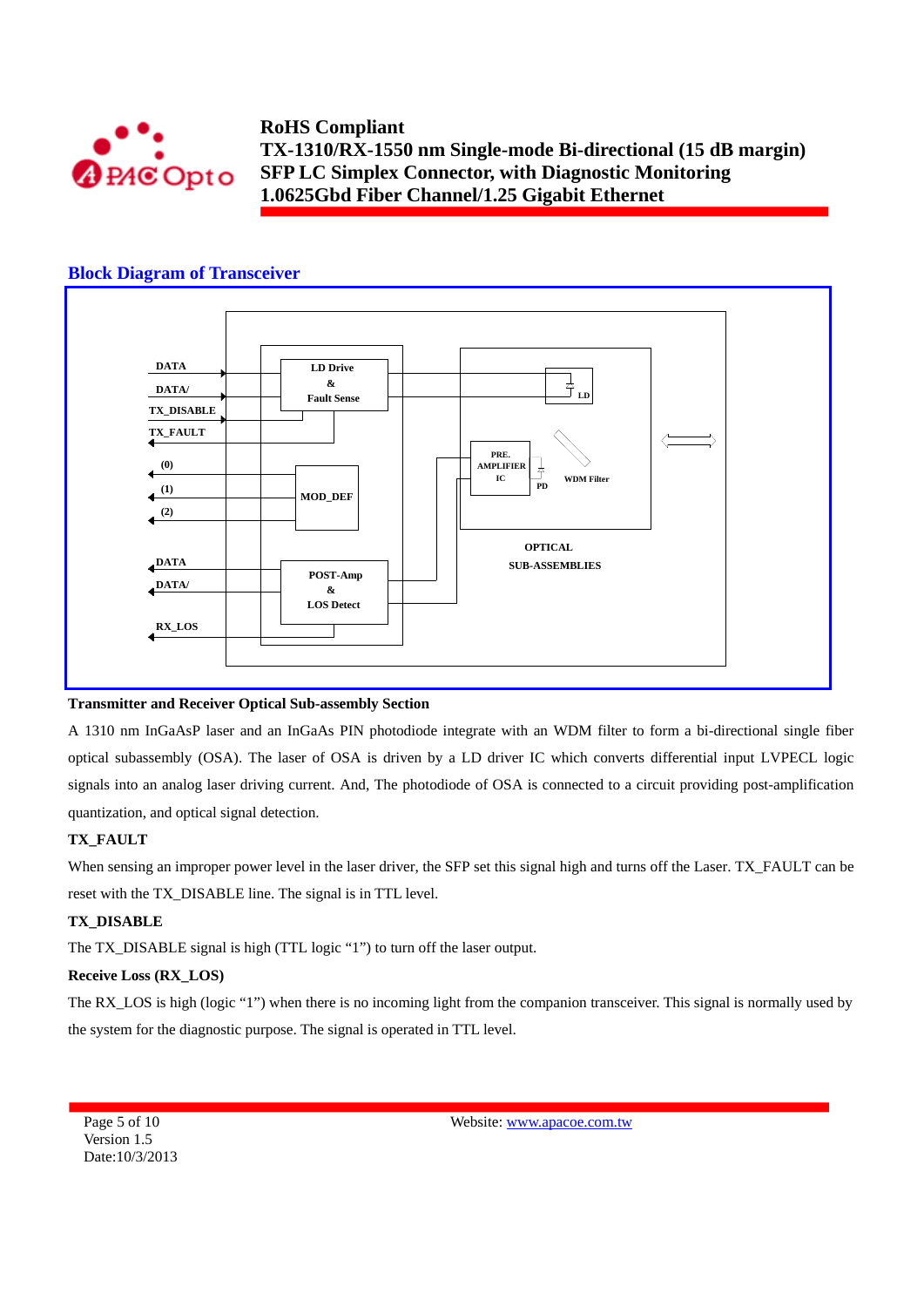

## **Dimensions**

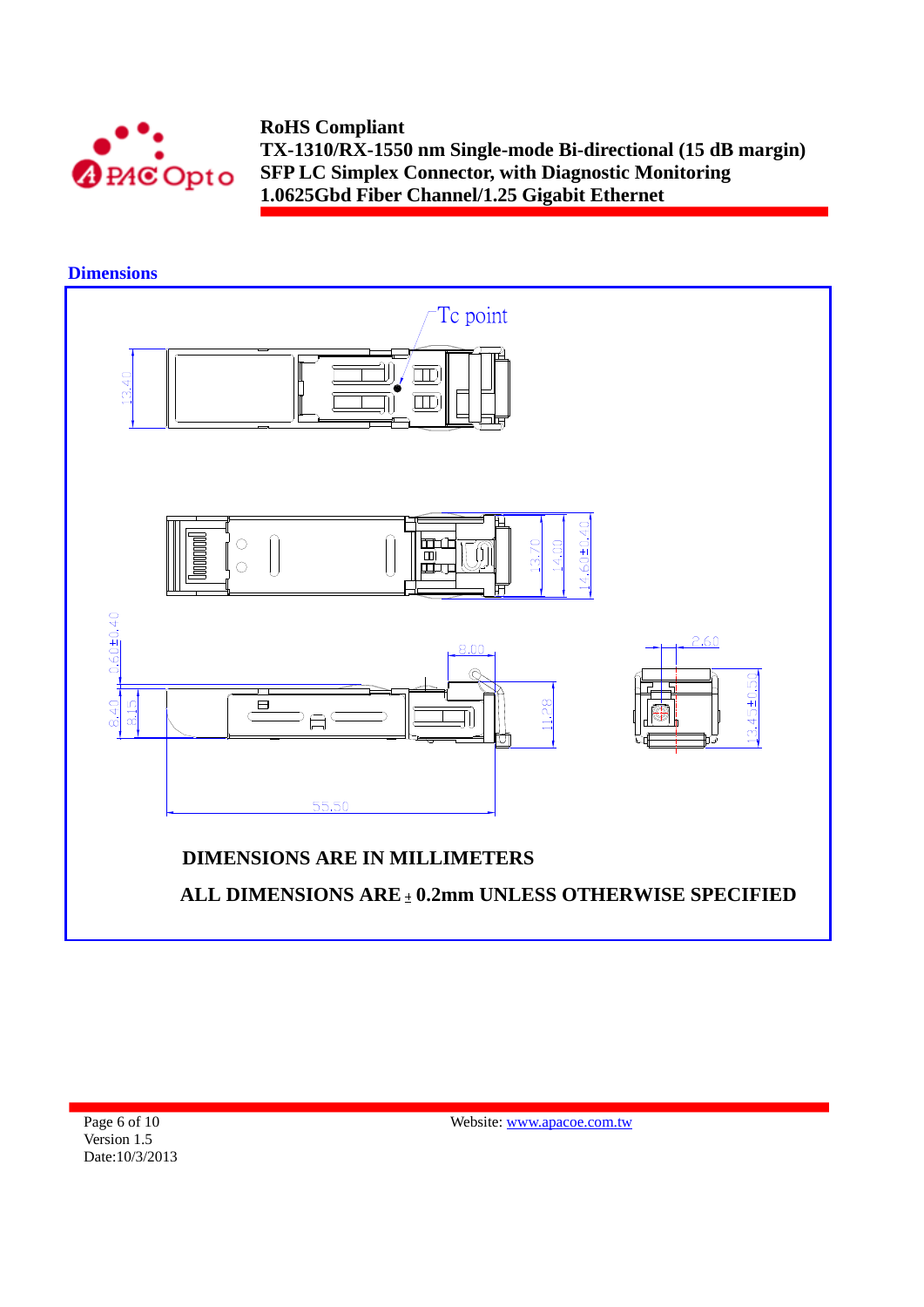

# **SFP host board mechanical layout**



Page 7 of 10 Version 1.5 Date:10/3/2013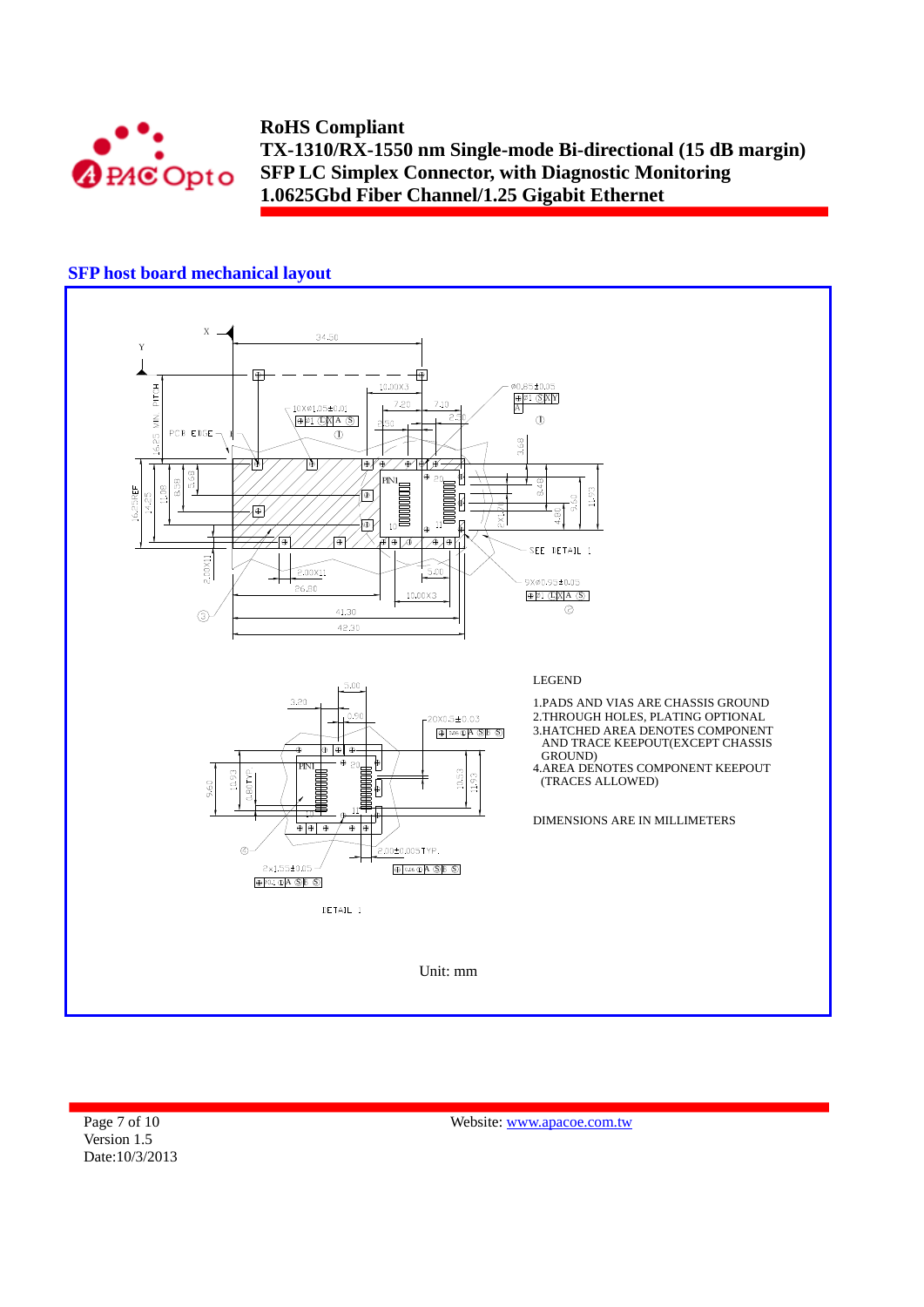

# **Assembly drawing**



Page 8 of 10 Version 1.5 Date:10/3/2013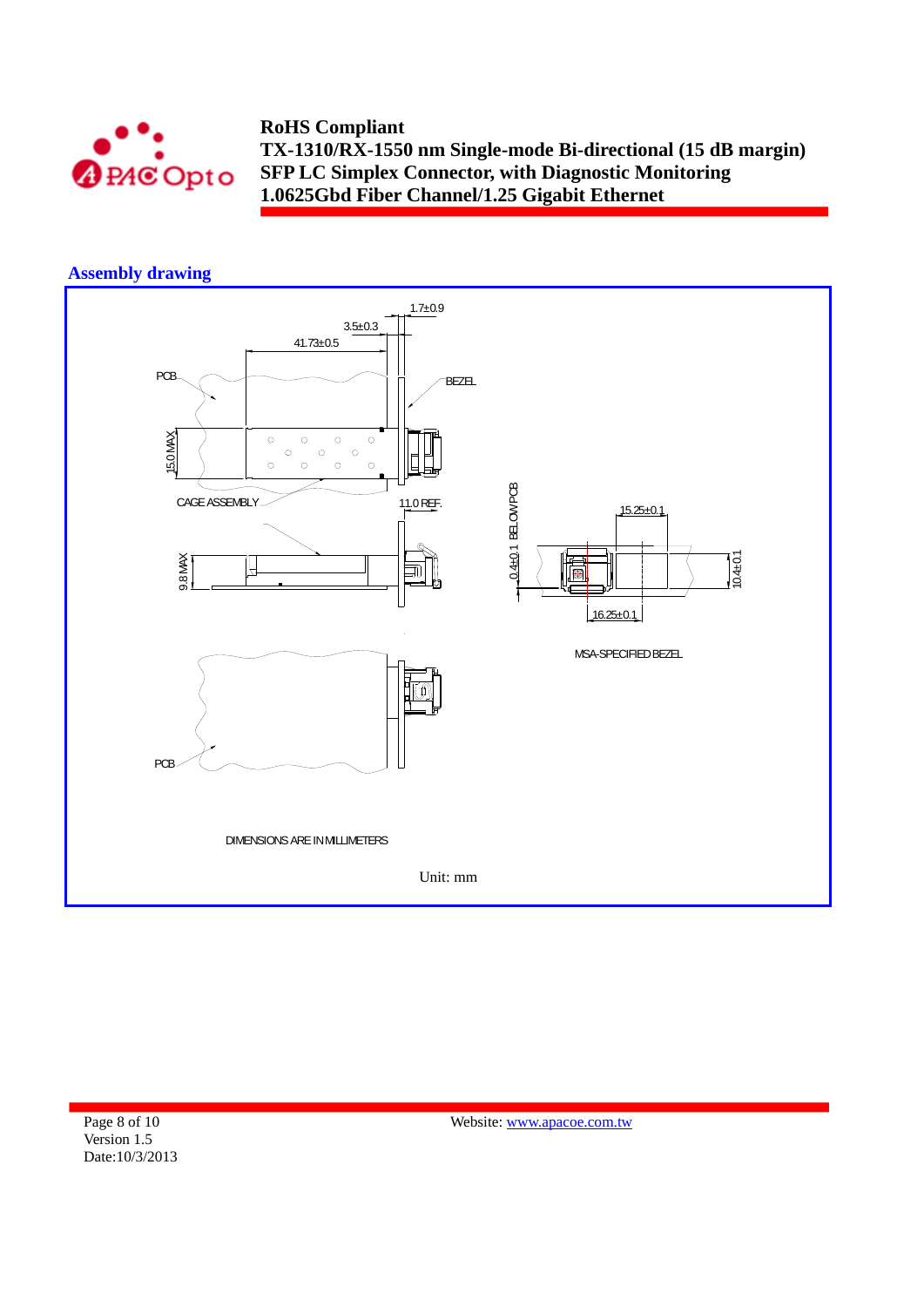

### **Pin Assignment**

# Pin-Out



| Pin            | <b>Signal Name</b>      | <b>Description</b>                                |
|----------------|-------------------------|---------------------------------------------------|
| 1              | $T_{GND}$               | <b>Transmit Ground</b>                            |
| $\overline{c}$ | TX_FAULT                | <b>Transmit Fault</b>                             |
| 3              | TX_DISABLE              | <b>Transmit Disable</b>                           |
| 4              | $MOD_$ <i>DEF</i> $(2)$ | SDA Serial Data Signal                            |
| 5              | $MOD_$ <i>DEF</i> $(1)$ | <b>SCL Serial Clock Signal</b>                    |
| 6              | $MOD_$ $DEF (0)$        | <b>TTL Low</b>                                    |
| $\overline{7}$ | <b>RATE SELECT</b>      | Open Circuit                                      |
| 8              | RX_LOS                  | Receiver Loss of Signal, TTL High, open collector |
| 9              | $R_{GND}$               | Receiver Ground                                   |
| 10             | $R_{GND}$               | Receiver Ground                                   |
| 11             | $R_{GND}$               | Receiver Ground                                   |
| 12             | $RX-$                   | Receive Data Bar, Differential PECL, ac coupled   |
| 13             | $RX+$                   | Receive Data, Differential PECL, ac coupled       |
| 14             | $R_{GND}$               | Receiver Ground                                   |
| 15             | $V_{CCR}$               | <b>Receiver Power Supply</b>                      |
| 16             | $V_{CCT}$               | <b>Transmitter Power Supply</b>                   |
| 17             | $T_{GND}$               | <b>Transmitter Ground</b>                         |
| 18             | $TX+$                   | Transmit Data, Differential PCEL, ac coupled      |
| 19             | $TX-$                   | Transmit Data Bar, Differential PCEL, ac coupled  |
| 20             | $T_{GND}$               | <b>Transmitter Ground</b>                         |

Page 9 of 10 Version 1.5 Date:10/3/2013